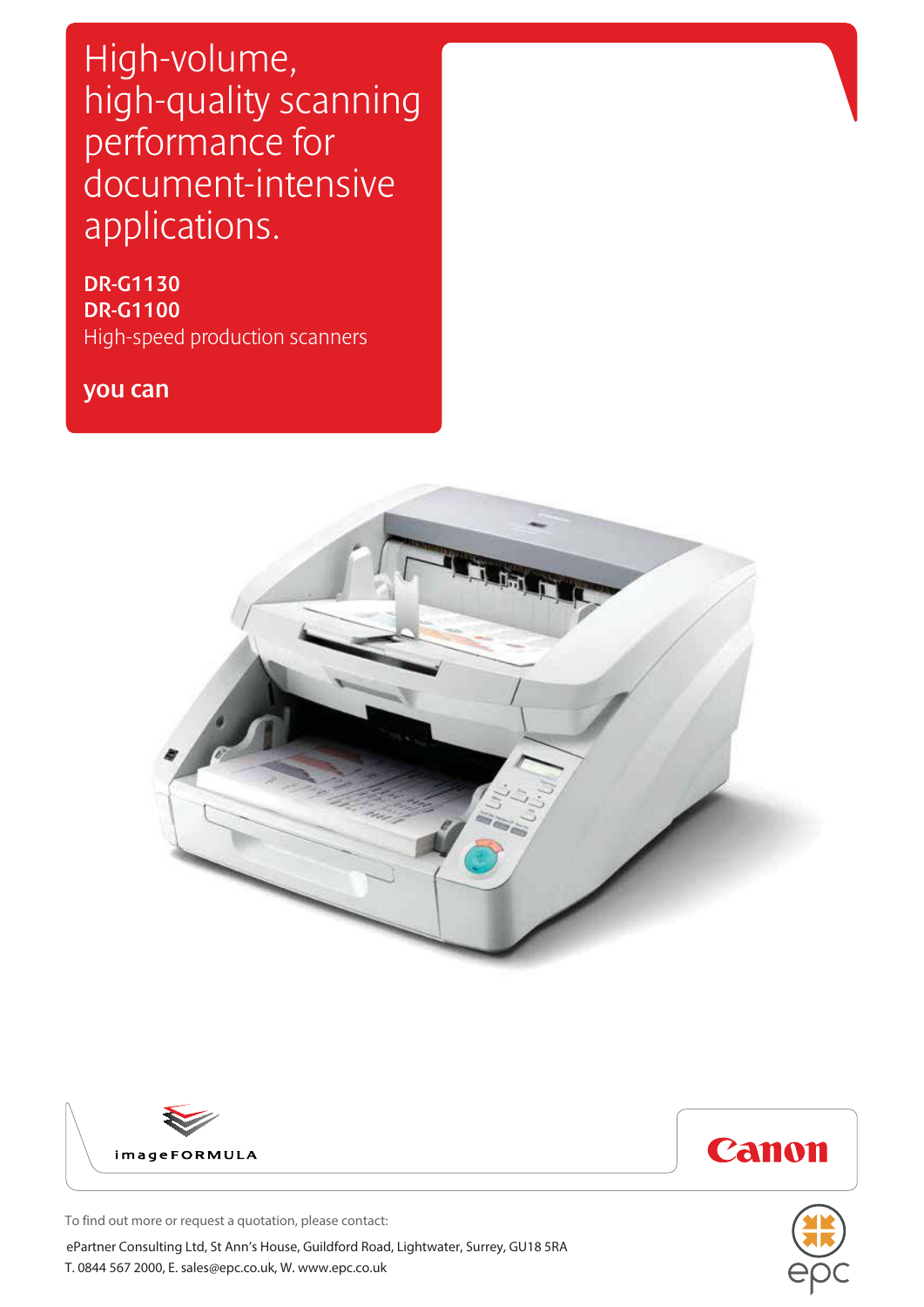**imageFORMULA DR-G1130 and DR-G1100 production scanners** These ultra-reliable, high-speed A3 production scanners quickly capture high volumes of documents in specialised applications where image quality and process efficiency are critical.

With a robust document feeder system and operator-friendly design, the DR-G1130 and DR-G1100 are ideal for handling large volumes of different document types, such as in centralised digital mailrooms or specialist scanning bureaus.

|                 | <b>B&amp;W</b><br><b>SPEED</b> | <b>COLOUR</b><br><b>SPEED</b> | <b>DAILY DUTY</b><br><b>CYCLE</b> | <b>AUTOMATIC</b><br><b>DOCUMENT</b><br><b>FEEDER</b> |
|-----------------|--------------------------------|-------------------------------|-----------------------------------|------------------------------------------------------|
| <b>DR-G1130</b> | 130ppm                         | 130ppm                        | 30,000 scan/day                   | 500 sheets                                           |
| <b>DR-G1100</b> | 100ppm                         | 100ppm                        | 25,000 scan/day                   | 500 sheets                                           |

### **Productivity-boosting scanning**

Give your productivity a boost with high-speed scanning up to 260 images per minute (A4 landscape) and benefit from a large 500-sheet document feeder, which saves valuable time for users who need to efficiently digitise hard copy files. Thanks to a dedicated chip, there's no loss of speed even when multiple image processing features are selected – producing more quality scans in less time.

#### **Operator-friendly design**

Designed with the user in mind, the new devices feature a front feed/u-turn paper path for a convenient operation. Combined with the positioning of the control panel, its ergonomic design allows users to load, feed and remove documents from a comfortably seated position – maximising job productivity and minimising worker fatigue.

#### **User-friendly Control Panel**

An intuitive control panel, with clear message display screen and keys to launch pre-defined scan jobs has been incorporated to make it easy and simple to use. Save up to 99 pre-registered scan jobs using the Job Registration Tool.

A4 Landscape speed

#### **Superior image quality results everytime**

Both the DR-G1130 and DR-G1100 come with an array of intelligent image processing features, including advanced deskew to straighten documents that are fed in at an angle, MultiStream to create dual image outputs for OCR applications and Character Emphasis to improve legibility for better OCR recognition.



User-friendly control panel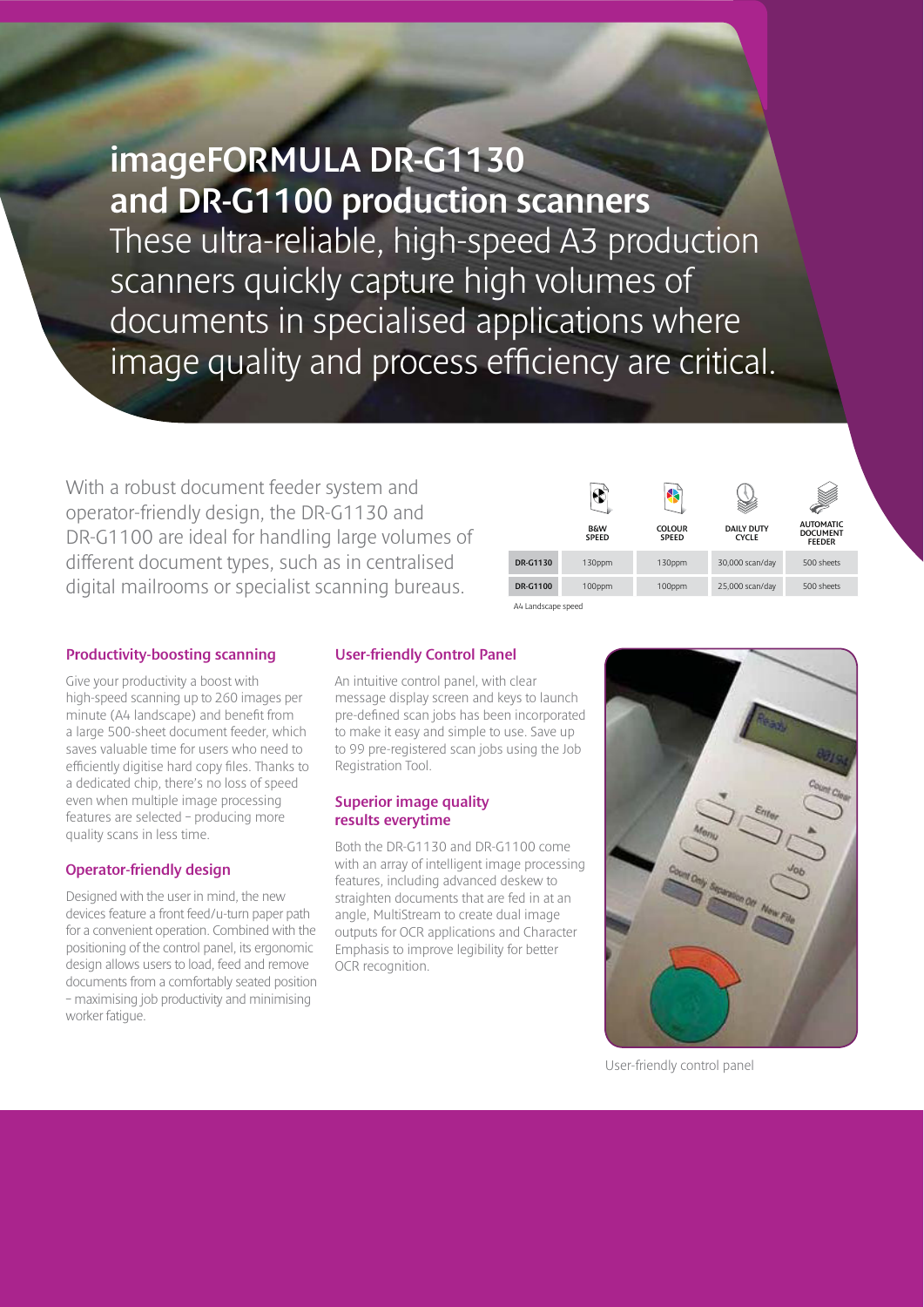## **Reliable handling of different document types**

The DR-G1130 and DR-G1100 are designed to increase scanning reliability and minimise interruptions, for the best results every time.

Users can reliably process a wider range of document types thanks to a flat paper feeding path and three separation modes for scanning from ultra-thin paper (20gsm) to thick card stock (255gsm). Using the folio mode feature users can even scan A1-sized documents.



Canon scanners are built for quick error correction and minimum workflow disruption. In the rare event of a double feed an ultrasonic sensor immediately notifies the user for immediate resolution.



For enhanced reliability, staple detection sensors are also incorporated to help prevent any damage to documents, while a continuous manual feeding mode allows convenient controlled feeding to users when handling difficult documents. Lockable paper side guides also ensure smooth, productive scanning.

The document feeder has three selectable feeding modes (100, 300 and 500 sheets) that are adjustable according to the volume of the batches being scanned, saving time and increasing overall throughput.







Highest position (100 sheets) Middle position (300 sheets) Lowest position (500 sheets)

### **Great software for increased efficiency**

#### **CapturePerfect**

Scan batches of documents quickly and easily with this intuitive application that offers multi-window and thumbnail views. It has flexible 'scanning to' options like scan to folder, email and SharePoint. A CapturePerfect Software Developer Kit (SDK) is also available.

#### **Handle exceptions with optional flatbed**

#### **Kofax VRS**

Achieve excellent image quality results every time with Kofax VRS software. It makes scanning simpler and easier thanks to automatic image processing and document handling. Its industry-leading imaging quality improves readability and raises OCR rates so fewer re-scans are required.

Scan bound books, journals and fragile media by adding the Flatbed Scanner Unit 101 for documents up to A4 or Flatbed Scanner Unit 201 for A3 scanning. Connected by USB, these flatbed scanners work seamlessly with the DR-G1130 and DR-G1100 in a smooth dual-scanning operation that lets you apply the same image-enhancement features to any scan.



A4 Flatbed Scanner Unit 101 A3 Flatbed Scanner unit 201